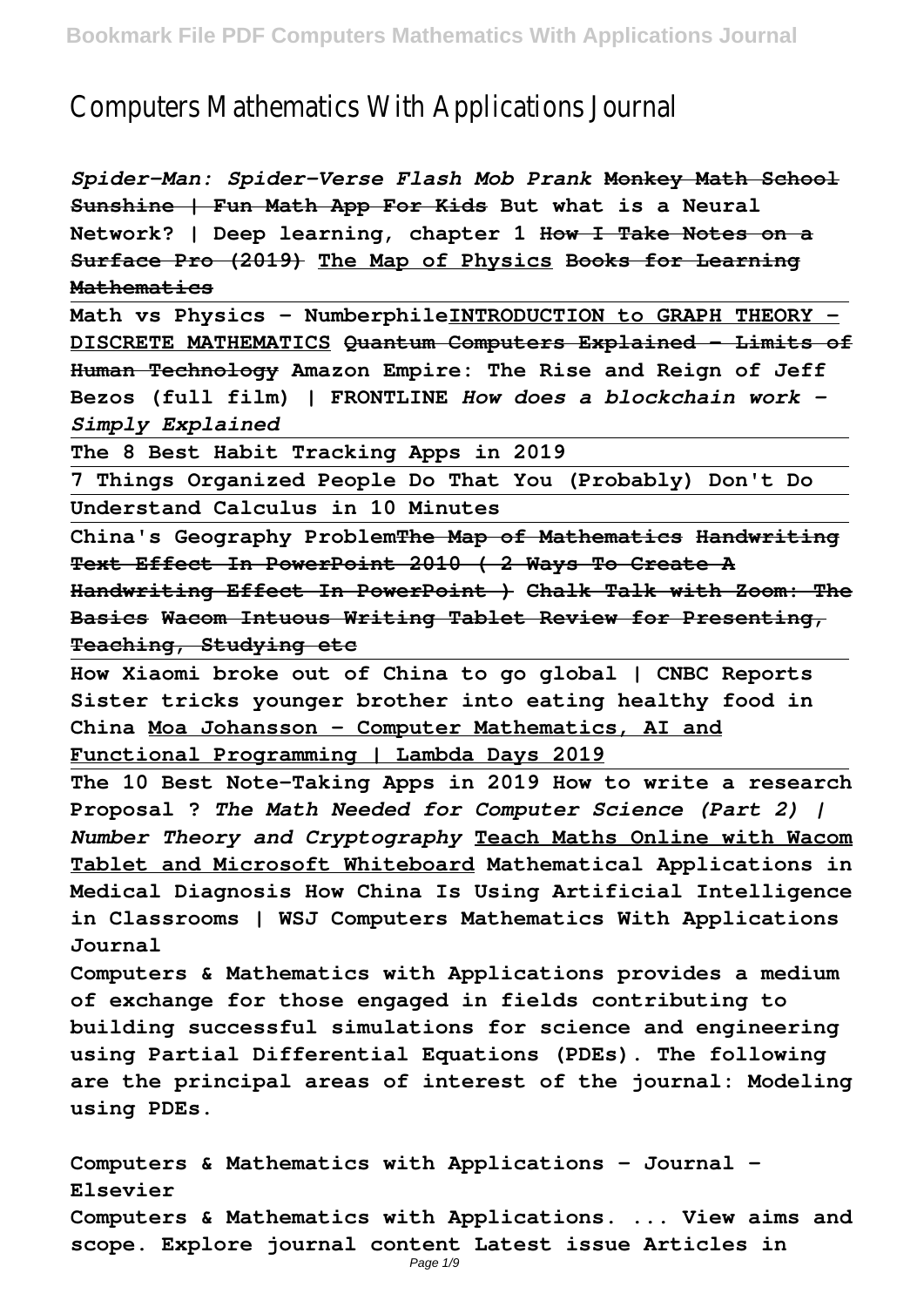**press Article collections All issues. Sign in to set up alerts. RSS | open access RSS. Latest issues. Volume 80, Issue 11. pp. 2259–2622 (1 December 2020) Volume 80, Issue 10. pp. 2105–2258 (15 November 2020)**

**Computers & Mathematics with Applications | Journal ... Computers & Mathematics with Applications provides a medium of exchange for those engaged in fields contributing to building successful simulations for science and engineering using Partial Differential Equations (PDEs). The following are the principal areas of interest of the journal: Modeling using PDEs.**

**Computers & Mathematics with Applications - Elsevier Computers & Mathematics with Applications provides a medium of exchange for those engaged in fields where there exists a non-trivial interplay between mathematics and computers. Thus, the three present principal areas of interest of the journal are: <br/>1. Computers in mathematical research (e.g. numerical analysis, number theory, probability** theory).  $\langle br/2.$ 

**Computers & Mathematics With Applications - Journal Impact CiteScore: 4.8 ? CiteScore: 2019: 4.8 CiteScore measures the average citations received per peer-reviewed document published in this title. CiteScore values are based on citation counts in a range of four years (e.g. 2016-2019) to peer-reviewed documents (articles, reviews, conference papers, data papers and book chapters) published in the same four calendar years, divided by the number of ...**

**Computers & Mathematics with Applications - Journal - Elsevier Computers & Mathematics with Applications provides a medium of exchange for those engaged in fields contributing to building successful...**

**Computers & Mathematics with Applications - Journal - Elsevier Computers and Mathematics with Applications is a peerreviewed scientific journal. The scope of Computers and Mathematics with Applications covers Computational Mathematics (Q1), Computational Theory and Mathematics (Q1),**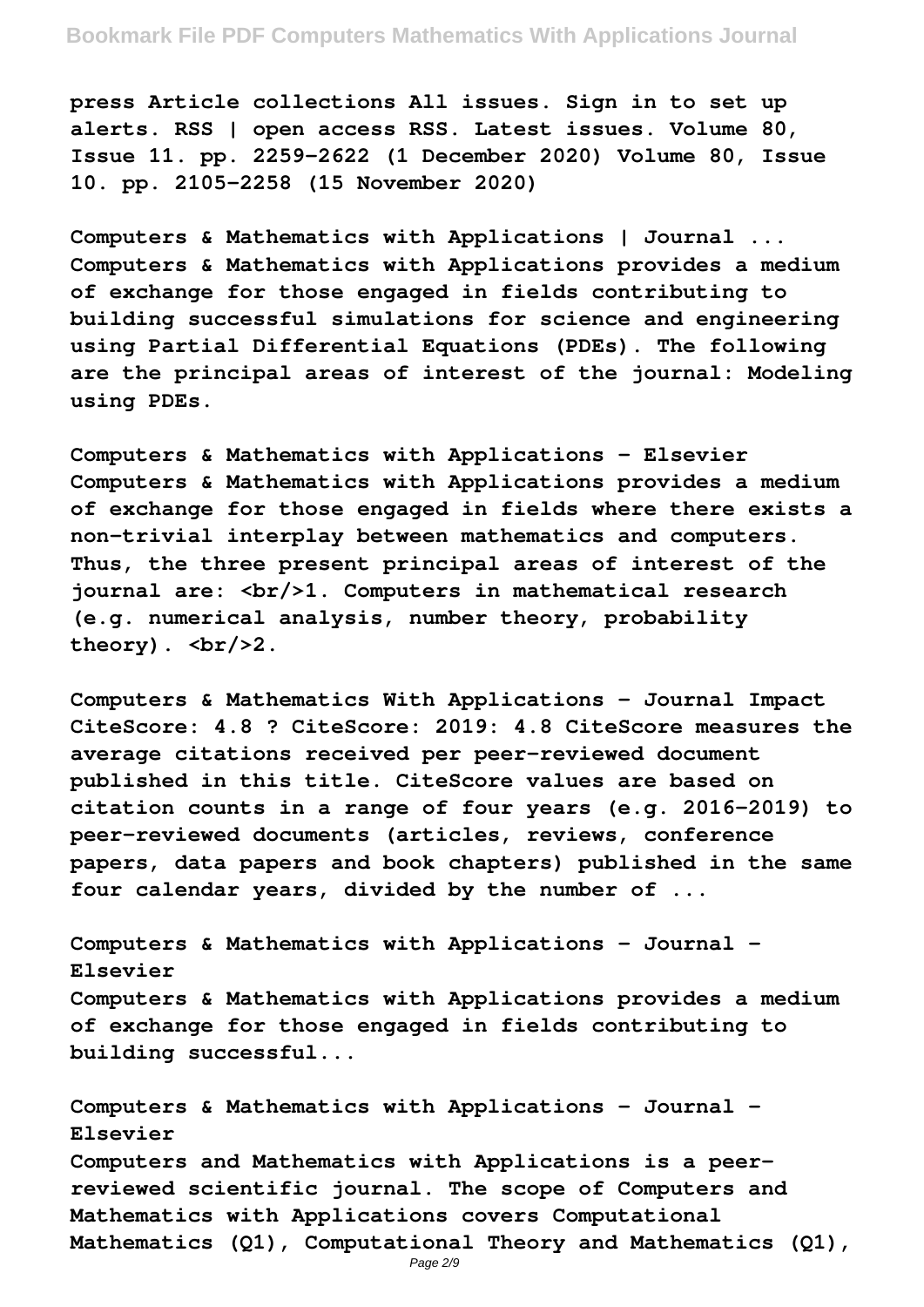**Modeling and Simulation (Q1).**

**Computers and Mathematics with Applications Journal Impact ... Read the latest articles of Computers & Mathematics with Applications at ScienceDirect.com, Elsevier's leading platform of peer-reviewed scholarly literature Skip to Journal menu Skip to Issue articles**

**Computers & Mathematics with Applications | Grasping ... Standard Journal Abbreviation (ISO4) - Computers and Mathematics with Applications. The Standard Abbreviation (ISO4) of Computers and Mathematics with Applications is "Comput. Math. with Appl." . ISO 4 (Information and documentation – Rules for the abbreviation of title words and titles of publications) is an international standard, defining a uniform system for the abbreviation of serial publication titles.**

**Computers and Mathematics with Applications | Standard ... Results in Applied Mathematics (RINAM) is the new Gold Open Access journal that brings together research from all fundamental and interdisciplinary areas of applied mathematics. Publishing on the industry-leading platform ScienceDirect, articles in RINAM are secure for future access and freely accessible as soon as they are published.**

Computers & amp; Mathematics with Applications - Elsevier **Computers & Mathematics with Applications provides a medium of exchange for those engaged in fields where there exists a non-trivial interplay between mathematics and computers. Thus, the three...**

**Computers & Mathematics with Applications | RG Journal ... [COMPUTERS & MATHEMATICS WITH APPLICATIONS] Hello, you are Visitor Number 53039 on this page. Journal Profile; Journal Title: COMPUTERS & MATHEMATICS WITH APPLICATIONS: Journal Title Abbreviations: ... is slower, but personally feel that the quality of the journal is good in mathematics.**

**COMPUTERS & MATHEMATICS WITH APPLICATIONS, 2.811 ... Computers & Mathematics with Applications. ... Journal preproofs: versions of an article that have undergone**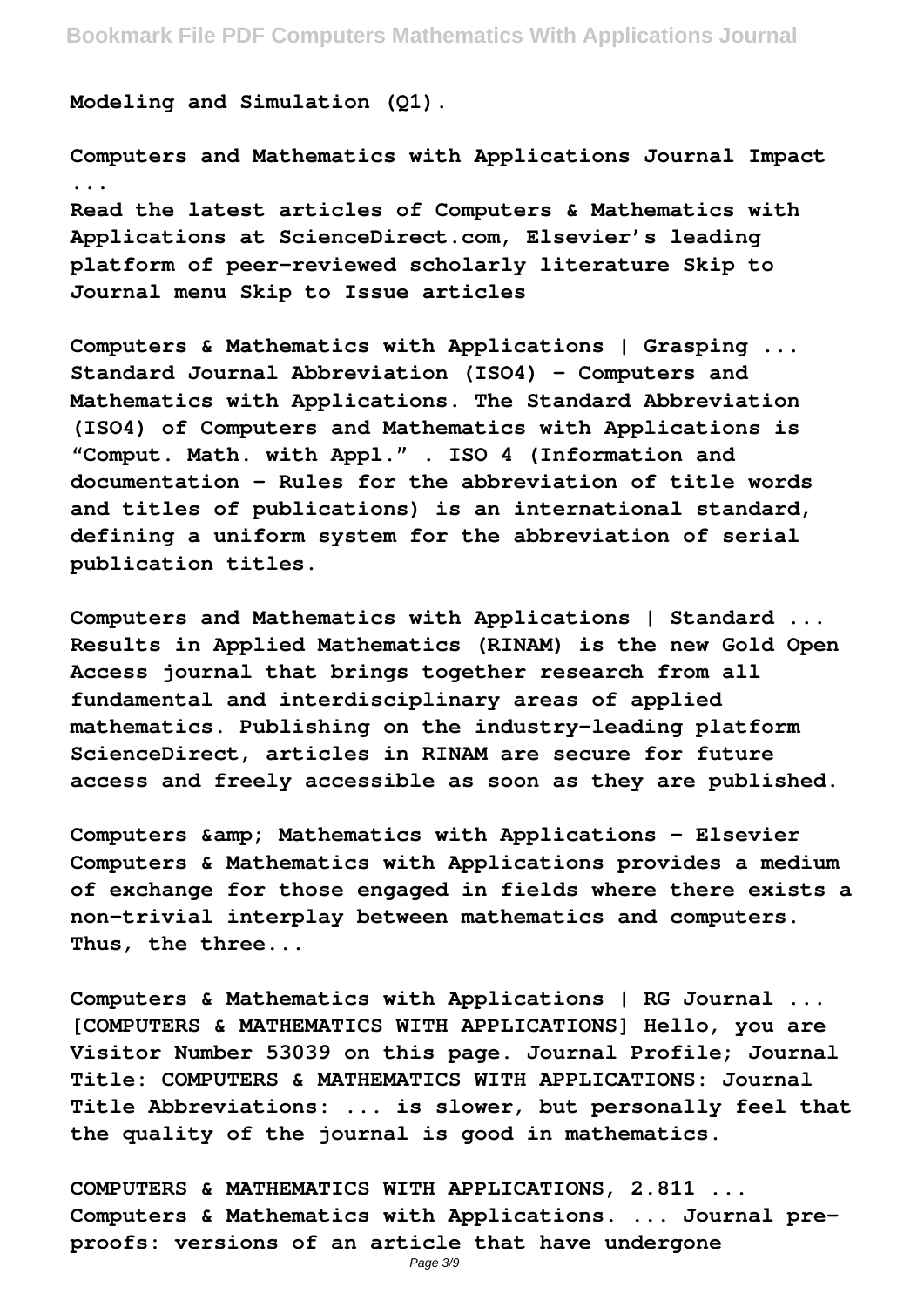## **Bookmark File PDF Computers Mathematics With Applications Journal**

**enhancements after acceptance, such as the addition of a cover page and metadata, and formatting for readability, but are not yet definitive versions of record. These versions will undergo additional copyediting, typesetting and review ...**

**Computers & Mathematics with Applications | ScienceDirect ...**

**Find out more about the editorial board for Computers & Mathematics with Applications. Find out more about the editorial board for Computers & Mathematics with Applications. Menu. Search. ... The Impact Factor measures the average number of citations received in a particular year by papers published in the journal during the two preceding years.**

**Computers & Mathematics with Applications Editorial Board Read the latest articles of Computers & Mathematics with Applications at ScienceDirect.com, Elsevier's leading platform of peer-reviewed scholarly literature Skip to Journal menu Skip to All issues ADVERTISEMENT**

**Computers & Mathematics with Applications | All Journal ... Computers & Mathematics with Applications provides a medium of exchange for those engaged in fields contributing to building successful simulations for science and engineering using Partial Differential Equations (PDEs). The following are the principal areas of interest of the journal: Modeling using PDEs.**

**Guide for authors - Computers & Mathematics with ... Computers & Mathematics with Applications provides a medium of exchange for those engaged in fields contributing to building successful simulations for science and engineering using Partial Differential Equations (PDEs). Essential Science Indicators Field**

**Computers & Mathematics with Applications | Publons Computers & Mathematics with Applications provides a medium of exchange for those engaged in fields contributing to building successful simulations for science and engineering using Partial Differential Equations (PDEs). The following are the principal areas of interest of the journal: Modeling**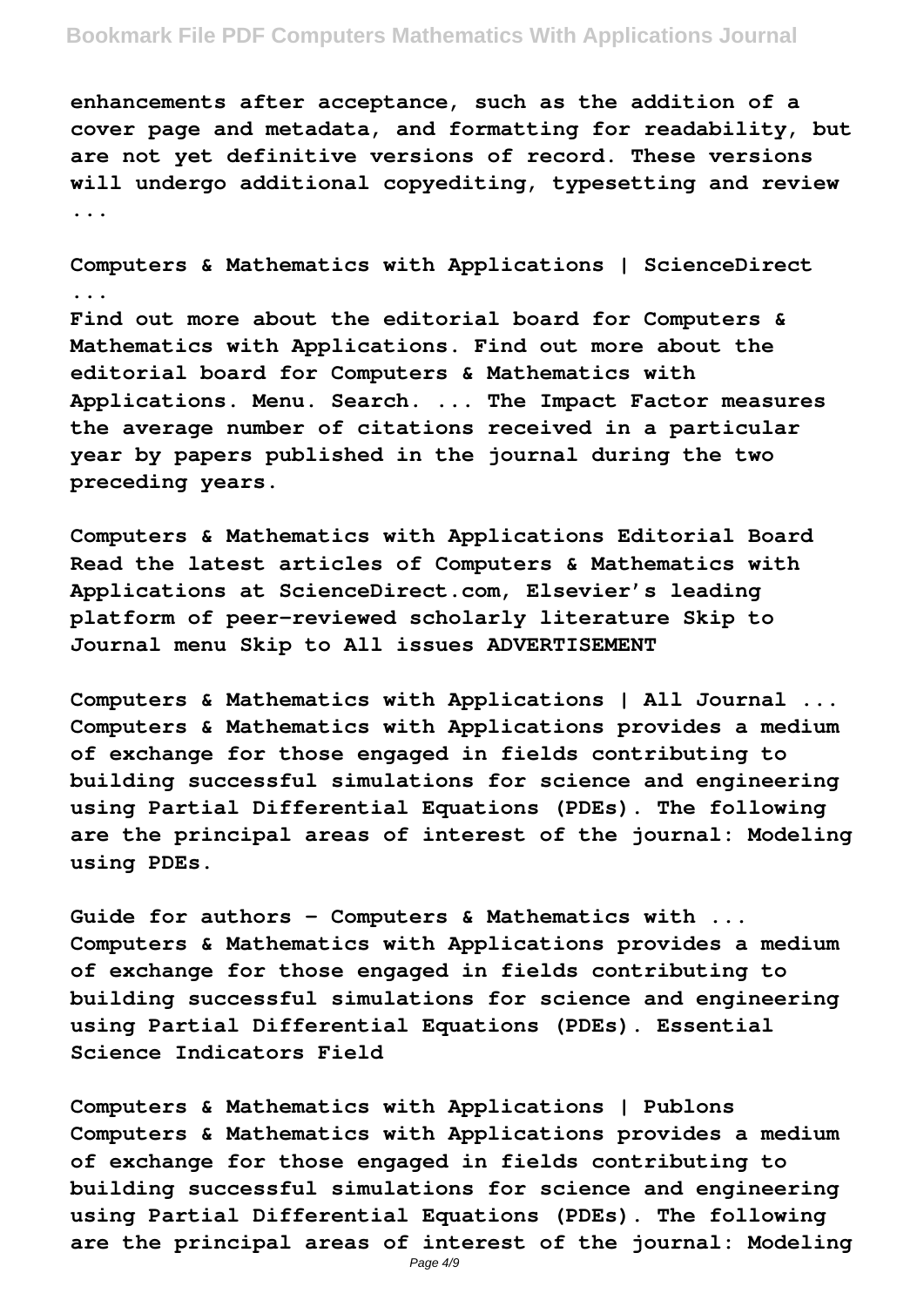**using PDEs.**

*Spider-Man: Spider-Verse Flash Mob Prank* **Monkey Math School Sunshine | Fun Math App For Kids But what is a Neural Network? | Deep learning, chapter 1 How I Take Notes on a Surface Pro (2019) The Map of Physics Books for Learning Mathematics**

**Math vs Physics - NumberphileINTRODUCTION to GRAPH THEORY - DISCRETE MATHEMATICS Quantum Computers Explained – Limits of Human Technology Amazon Empire: The Rise and Reign of Jeff Bezos (full film) | FRONTLINE** *How does a blockchain work - Simply Explained*

**The 8 Best Habit Tracking Apps in 2019**

**7 Things Organized People Do That You (Probably) Don't Do Understand Calculus in 10 Minutes**

**China's Geography ProblemThe Map of Mathematics Handwriting Text Effect In PowerPoint 2010 ( 2 Ways To Create A Handwriting Effect In PowerPoint ) Chalk Talk with Zoom: The Basics Wacom Intuous Writing Tablet Review for Presenting, Teaching, Studying etc**

**How Xiaomi broke out of China to go global | CNBC Reports Sister tricks younger brother into eating healthy food in China Moa Johansson - Computer Mathematics, AI and Functional Programming | Lambda Days 2019**

**The 10 Best Note-Taking Apps in 2019 How to write a research Proposal ?** *The Math Needed for Computer Science (Part 2) | Number Theory and Cryptography* **Teach Maths Online with Wacom Tablet and Microsoft Whiteboard Mathematical Applications in Medical Diagnosis How China Is Using Artificial Intelligence in Classrooms | WSJ Computers Mathematics With Applications Journal**

**Computers & Mathematics with Applications provides a medium of exchange for those engaged in fields contributing to building successful simulations for science and engineering using Partial Differential Equations (PDEs). The following are the principal areas of interest of the journal: Modeling using PDEs.**

**Computers & Mathematics with Applications - Journal - Elsevier Computers & Mathematics with Applications. ... View aims and** Page 5/9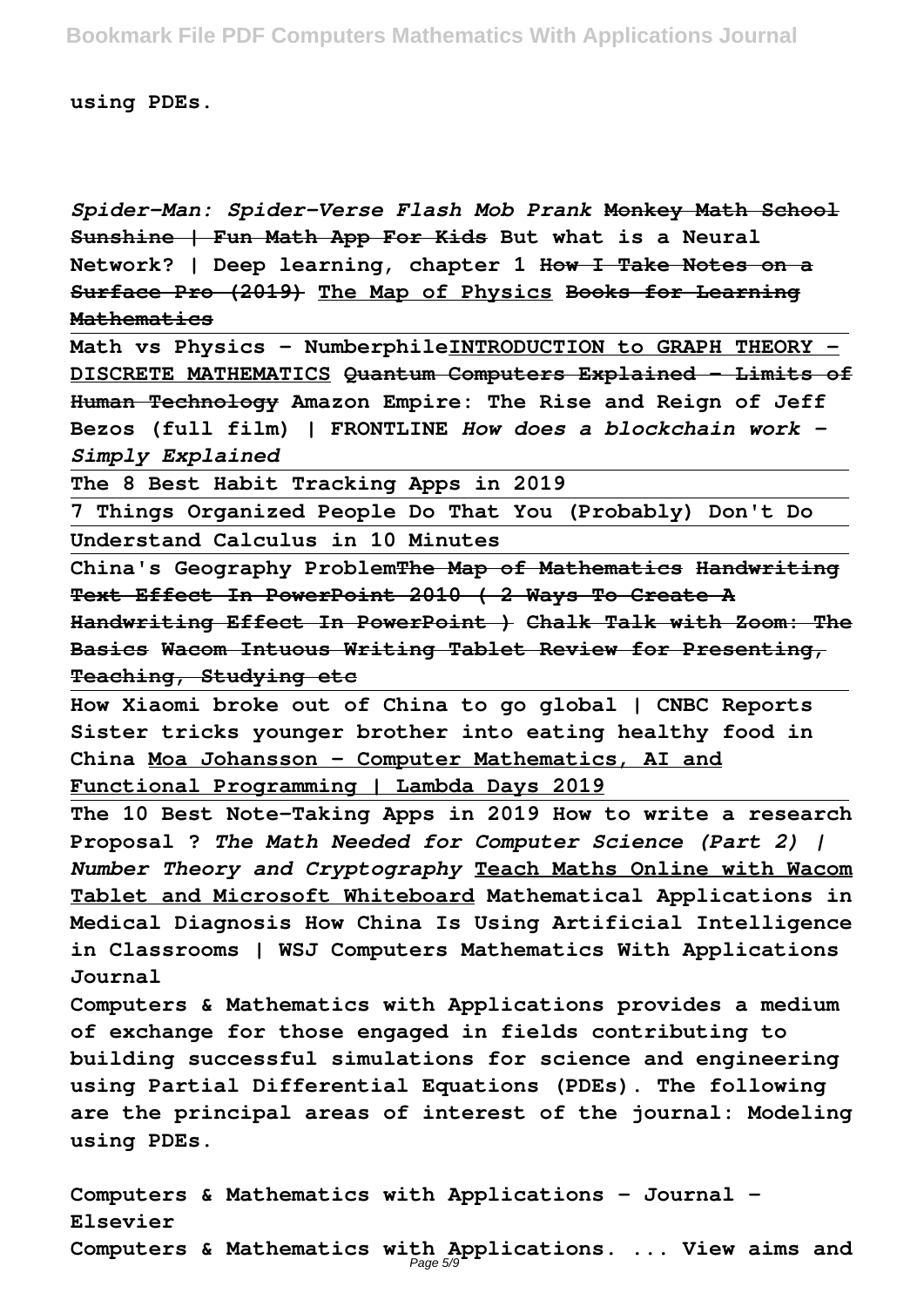## **Bookmark File PDF Computers Mathematics With Applications Journal**

**scope. Explore journal content Latest issue Articles in press Article collections All issues. Sign in to set up alerts. RSS | open access RSS. Latest issues. Volume 80, Issue 11. pp. 2259–2622 (1 December 2020) Volume 80, Issue 10. pp. 2105–2258 (15 November 2020)**

**Computers & Mathematics with Applications | Journal ... Computers & Mathematics with Applications provides a medium of exchange for those engaged in fields contributing to building successful simulations for science and engineering using Partial Differential Equations (PDEs). The following are the principal areas of interest of the journal: Modeling using PDEs.**

**Computers & Mathematics with Applications - Elsevier Computers & Mathematics with Applications provides a medium of exchange for those engaged in fields where there exists a non-trivial interplay between mathematics and computers. Thus, the three present principal areas of interest of the journal are: <br/>1. Computers in mathematical research (e.g. numerical analysis, number theory, probability** theory).  $\langle br/2.$ 

**Computers & Mathematics With Applications - Journal Impact CiteScore: 4.8 ? CiteScore: 2019: 4.8 CiteScore measures the average citations received per peer-reviewed document published in this title. CiteScore values are based on citation counts in a range of four years (e.g. 2016-2019) to peer-reviewed documents (articles, reviews, conference papers, data papers and book chapters) published in the same four calendar years, divided by the number of ...**

**Computers & Mathematics with Applications - Journal - Elsevier Computers & Mathematics with Applications provides a medium of exchange for those engaged in fields contributing to building successful...**

**Computers & Mathematics with Applications - Journal - Elsevier Computers and Mathematics with Applications is a peerreviewed scientific journal. The scope of Computers and Mathematics with Applications covers Computational**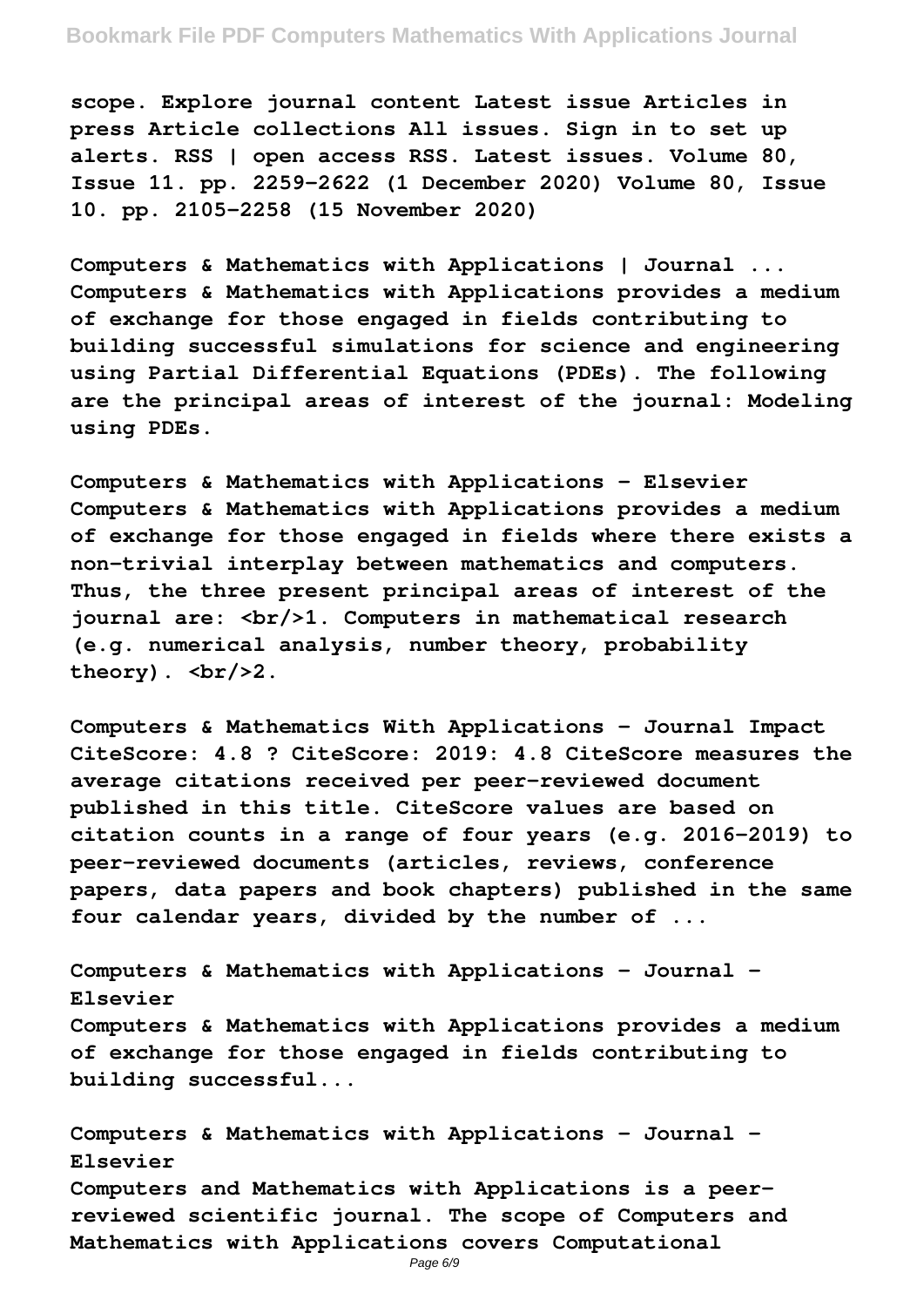**Mathematics (Q1), Computational Theory and Mathematics (Q1), Modeling and Simulation (Q1).**

**Computers and Mathematics with Applications Journal Impact ... Read the latest articles of Computers & Mathematics with Applications at ScienceDirect.com, Elsevier's leading platform of peer-reviewed scholarly literature Skip to Journal menu Skip to Issue articles**

**Computers & Mathematics with Applications | Grasping ... Standard Journal Abbreviation (ISO4) - Computers and Mathematics with Applications. The Standard Abbreviation (ISO4) of Computers and Mathematics with Applications is "Comput. Math. with Appl." . ISO 4 (Information and documentation – Rules for the abbreviation of title words and titles of publications) is an international standard, defining a uniform system for the abbreviation of serial publication titles.**

**Computers and Mathematics with Applications | Standard ... Results in Applied Mathematics (RINAM) is the new Gold Open Access journal that brings together research from all fundamental and interdisciplinary areas of applied mathematics. Publishing on the industry-leading platform ScienceDirect, articles in RINAM are secure for future access and freely accessible as soon as they are published.**

Computers & amp; Mathematics with Applications - Elsevier **Computers & Mathematics with Applications provides a medium of exchange for those engaged in fields where there exists a non-trivial interplay between mathematics and computers. Thus, the three...**

**Computers & Mathematics with Applications | RG Journal ... [COMPUTERS & MATHEMATICS WITH APPLICATIONS] Hello, you are Visitor Number 53039 on this page. Journal Profile; Journal Title: COMPUTERS & MATHEMATICS WITH APPLICATIONS: Journal Title Abbreviations: ... is slower, but personally feel that the quality of the journal is good in mathematics.**

**COMPUTERS & MATHEMATICS WITH APPLICATIONS, 2.811 ... Computers & Mathematics with Applications. ... Journal pre-**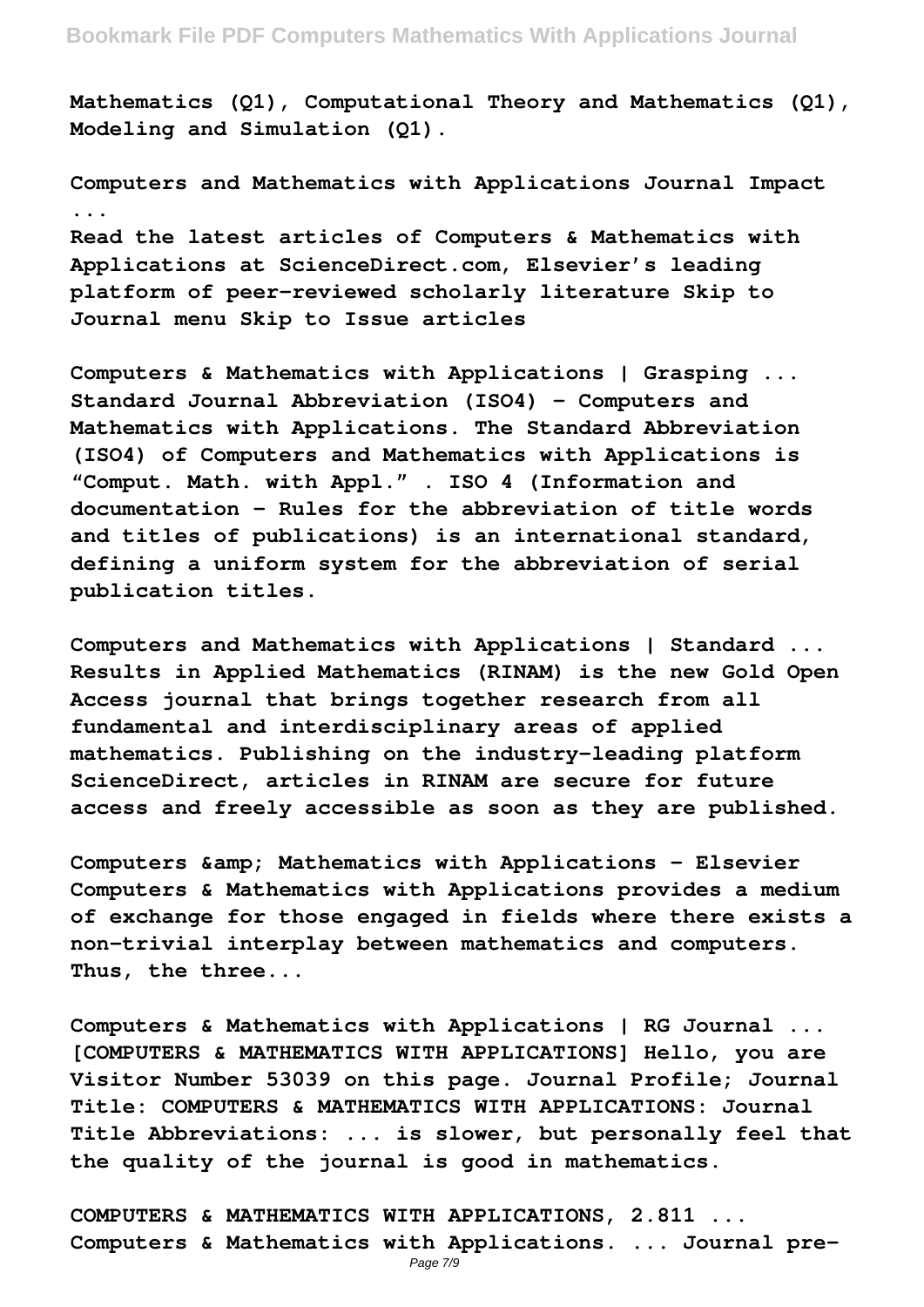## **Bookmark File PDF Computers Mathematics With Applications Journal**

**proofs: versions of an article that have undergone enhancements after acceptance, such as the addition of a cover page and metadata, and formatting for readability, but are not yet definitive versions of record. These versions will undergo additional copyediting, typesetting and review ...**

**Computers & Mathematics with Applications | ScienceDirect Find out more about the editorial board for Computers & Mathematics with Applications. Find out more about the editorial board for Computers & Mathematics with Applications. Menu. Search. ... The Impact Factor measures the average number of citations received in a particular year by papers published in the journal during the two preceding years.**

**Computers & Mathematics with Applications Editorial Board Read the latest articles of Computers & Mathematics with Applications at ScienceDirect.com, Elsevier's leading platform of peer-reviewed scholarly literature Skip to Journal menu Skip to All issues ADVERTISEMENT**

**Computers & Mathematics with Applications | All Journal ... Computers & Mathematics with Applications provides a medium of exchange for those engaged in fields contributing to building successful simulations for science and engineering using Partial Differential Equations (PDEs). The following are the principal areas of interest of the journal: Modeling using PDEs.**

**Guide for authors - Computers & Mathematics with ... Computers & Mathematics with Applications provides a medium of exchange for those engaged in fields contributing to building successful simulations for science and engineering using Partial Differential Equations (PDEs). Essential Science Indicators Field**

**Computers & Mathematics with Applications | Publons Computers & Mathematics with Applications provides a medium of exchange for those engaged in fields contributing to building successful simulations for science and engineering using Partial Differential Equations (PDEs). The following**